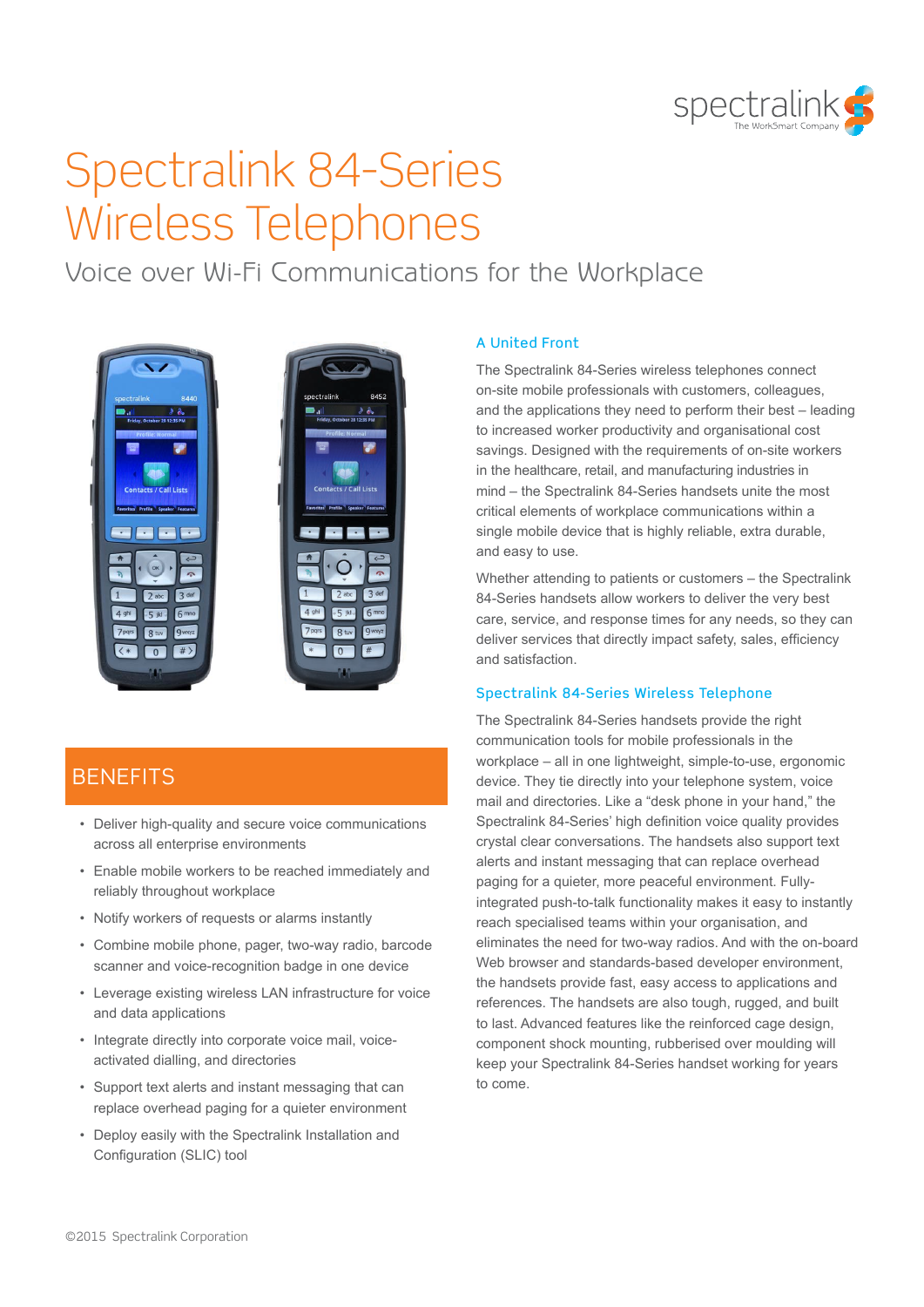#### Spectralink VQO on 84-Series

In the world of enterprise wireless communications—voice and data aren't created equal. It takes deep expertise and advanced technology to achieve superior voice quality in these environments.

Spectralink Voice Quality Optimization, VQO, is the answer to this challenge, an engineered system that delivers superior voice quality over in-building, enterprise Wi-Fi networks. The system is built of technology on the inside of every 84-Series device—and the knowledge and expertise of our partners and specialized System Architects, on the outside. With Spectralink VQO, your 84-Series ensures crystal-clear communication, every time.

#### The Right Device

There are four models to choose from; the Spectralink 8440, 8441, 8452 and 8453. All handset models include the advanced features listed above. But there are additional options available to meet specific needs. For example, the Spectralink 8441 and 8453 include Spectralink SAFE designed to help protect mobile workers. And the Spectralink 8452 and 8453 handsets with built-in 1D/2D barcode readers are extremely powerful information portals to important resources and business critical databases.

### FEATURES

- 802.11a/b/g/n (Wi-Fi) compatible
- Direct integration with SIP PBX systems and Microsoft® Lync®
- Standards-based VoIP protocol support
- Standards based QoS
- Standard, enterprise-grade security options
- Text messaging support via third party integration
- Instant Messaging via Microsoft Lync
- Management and configuration via web-based GUI
- XML-based Application Programing Interface (API) and software developer's kit
- Lightweight, ergonomic design
- Resistant to dust, shock and liquid damage
- User-selectable profiles
- HD voice and integrated full duplex speakerphone
- Personal directory, redial and speed-dial lists
- Icon-based status indicator
- Audible and vibrating ringers
- Soft key feature access
- Standard and extended-life battery options
- Single, dual, quad and multi charging options
- Push-to-talk (PTT) mode with 25 channels including one priority override channel
- Personal safety features, including panic and "man down" (8441 and 8453 only)
- 1D/2D integrated barcode scanners (8452 and 8453 only)